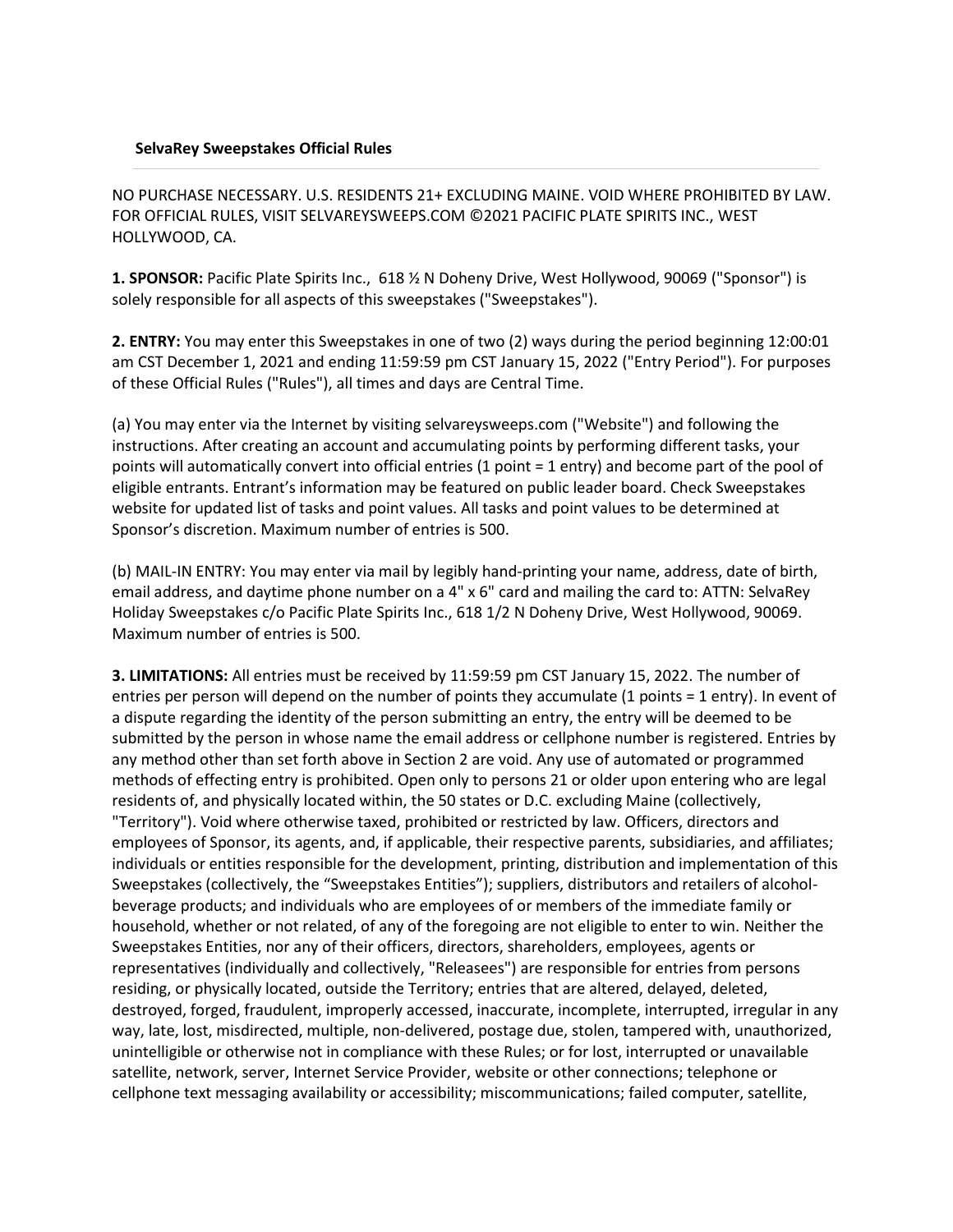telephone or cable transmissions, lines or technical failure; jumbled, corrupted, scrambled, delayed or misdirected transmissions; computer hardware or software or text message malfunctions, failures, technical errors or difficulties; unauthorized human intervention; traffic congestion; undeliverable emails resulting from any form of active or passive email filtering; insufficient space in entrant's email account to receive email; or other errors of any kind, whether due to electronic, mechanical or human error or other causes; even if caused by the negligence of any of the Releasees. Each of such potential entries will be disqualified and any attempt by a person to use multiple email addresses or cellphone accounts to register more than once may result in disqualification at Sponsor's sole discretion. Void where prohibited or restricted by law and subject to all applicable federal, state, local and municipal laws and regulations.

**4. PRIZES:** Winners and guests must each be 21 years of age or older and a legal resident of the United States or Washington D.C. (excluding Maine) at the time of entry. **Alcoholic beverages are not part of the prize**. Odds of winning depend on number of eligible entries received.

Winners will be selected to win one of the following prizes starting after December 8, 2021 for a total of four (4) prizes:

- 1. One Signed Ukulele (ARV \$200)
- 2. One Signed Silk Sonic Album (ARV \$30)
- 3. One signed pair of roller skates (ARV \$350)
- 4. One trip to see Bruno Mars play and to meet Bruno Mars in the continental United States at a time and place to be determined at the sole discretion of Sponsor (ARV \$3,400). The trip to see Bruno Mars consists of:

| - Accommodations for 2 nights                 | ARV \$1000 |
|-----------------------------------------------|------------|
| - Flight for 2                                | ARV \$800  |
| - 2 tickets to see Bruno Mars live in concert | ARV \$1000 |
| - Meet & Greet with Bruno Mars                | N/A        |
| - Transportation vouchers to and from Airport | ARV \$100  |
| - Voucher for food                            | ARV \$500  |

## *\*\* Tickets dates/times may be subject to COVID-19 restrictions.*

The total ARV of all prizes is approx. \$3,980. Limit one prize per person/email address/cellphone number. Any depiction of prizes is for illustrative purposes only. Prizes are not redeemable for cash or transferable. Sponsor will not replace any lost or stolen prizes. The prize cannot be used in conjunction with any other promotion or offer. Prize elements may not be separated. Only the number of prizes stated in the Rules is available to be won. All prizes will be awarded provided a sufficient number of eligible entries are received and prizes validly claimed by the dates specified herein, after which no alternate winners will be selected, nor unclaimed prizes awarded.

**Additional Terms and Conditions:** If, for any reason, the Sweepstakes cannot be executed as planned, including, but not limited to, any governmental order, *force majeure*, social media mandate, printing,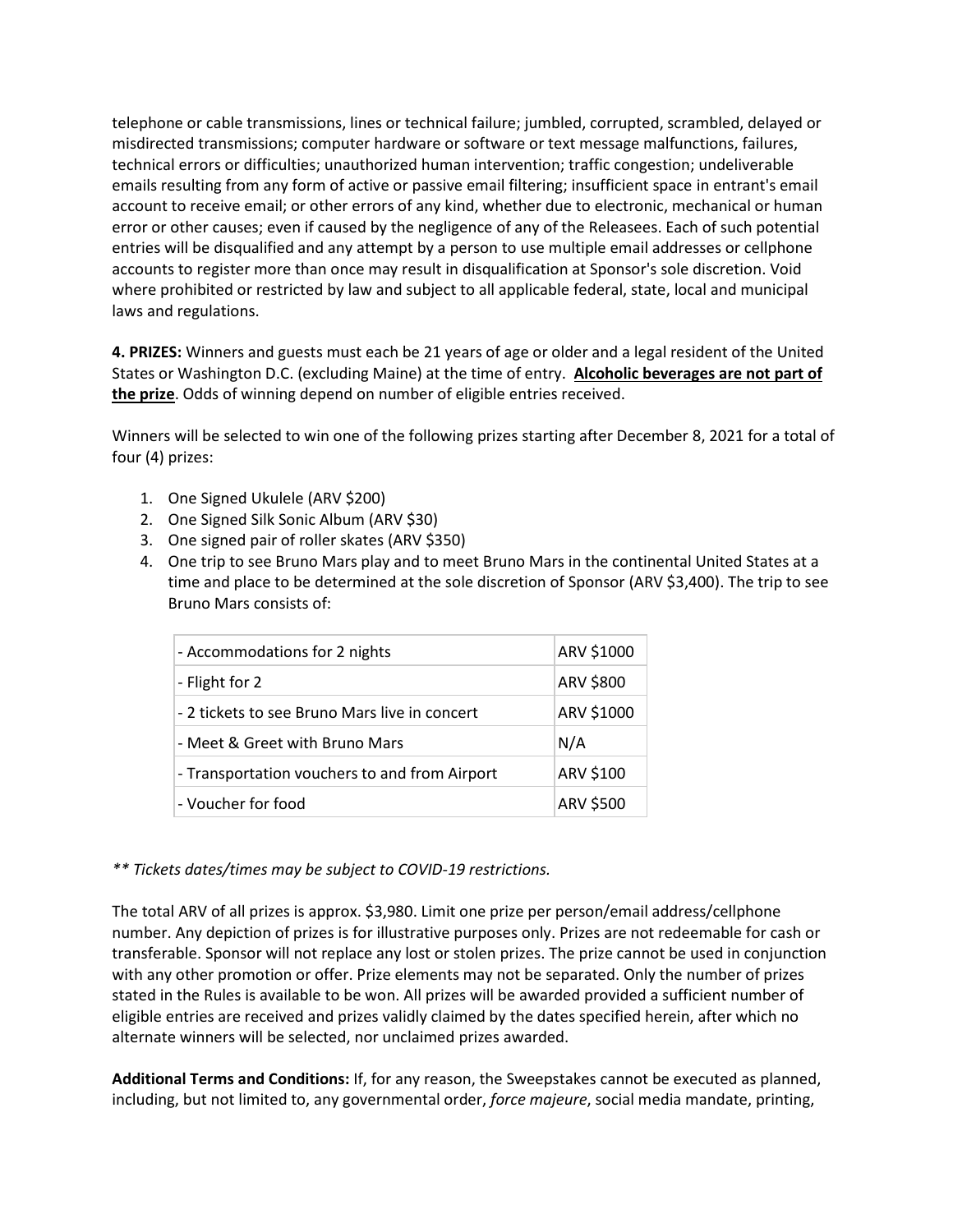administrative or other error of any kind, transmission failure, infection by computer virus, bugs, tampering, unauthorized intervention, fraud, technical failures, or any other causes beyond the control of Sponsor that corrupt or affect the security, administration, fairness, integrity or proper conduct of the Sweepstakes, or if the Sweepstakes is compromised or becomes technically corrupted in any way, electronically or otherwise, Sponsor reserves the right, in its sole discretion, to cancel, modify or terminate the Sweepstakes and, if terminated before the original end date, to select the winner from among all eligible, non-suspect entries received through both entry methods combined as of the date/time of termination.

No transfer or substitution of prize (or any portion thereof) or cash redemption permitted, except as provided herein or at Sponsor's sole discretion. Sponsor reserves the right to substitute a prize (or portion thereof) of equal or greater value in the event that advertised prize (or portion thereof) is unavailable. Sponsor further reserves the right, in its sole discretion, to offer a cash alternative for prize; however, the cash alternative may be less than the stated ARV of the prize. **All federal, state and local income taxes on the prize are winner's sole responsibility.** Winner could be issued an IRS Form 1099 for the value of his/her/their prize. By accepting the prize, winner waives the right to assert as a cost of winning said prize, any and all costs of redemption or travel to redeem said prize and any and all liability that might arise from redeeming or seeking said prize.

Any and all expenses not specifically stated as being included are excluded, and are the responsibility of the prize winner(s) including without limitation, ground transportation, airport transfers, optional excursions, trip protection coverage, hotel extras, phone and internet service, laundry service, in-room movies, personal items, mini-bar, baggage handling, gratuities, meals, beverages, spa treatments, special airport fees, 9/11 security fees, and taxes, if any. Travel and hotel accommodations are subject to capacity controls, availability, blackout dates and other restrictions, all of which are subject to change at Sponsor's sole discretion. The Sweepstakes winner(s) will be responsible for the taxes associated with airfare at the time of booking. Airline tickets are non-transferable. Paid upgrades or upgrades using frequent flyer mileage are not available. Travel must take place on dates specified by Sponsor. Sponsor shall not be responsible for any cancellations, delays, diversions or substitution or any act or omissions whatsoever by any air carriers, hotels, venue operators, transportation companies, prize providers or any other persons providing any prize-related services or accommodations. Prize winner(s) and any permitted guest(s) are also responsible for obtaining travel insurance (and all other forms of insurance) at their option and hereby acknowledge that Sponsor has not and will not obtain or provide travel insurance or any other form of insurance for them.

SPONSOR'S DECISIONS AS TO THE ADMINISTRATION AND OPERATION OF THE SWEEPSTAKES AND THE SELECTION OF POTENTIAL WINNER ARE FINAL AND BINDING IN ALL MATTERS RELATED TO THE SWEEPSTAKES. AN ENTRANT IS NOT A WINNER OF ANY PRIZE UNLESS AND UNTIL ENTRANT'S ELIGIBILITY AND THE POTENTIAL WINNING ENTRY HAS BEEN VERIFIED AND ENTRANT HAS BEEN NOTIFIED THAT VERIFICATION IS COMPLETE. SPONSOR WILL NOT ACCEPT SCREEN SHOTS OR OTHER EVIDENCE OF WINNING IN LIEU OF ITS VALIDATION PROCESS. ANY ENTRY THAT OCCURS AFTER THE SYSTEM HAS FAILED FOR ANY REASON IS DEEMED DEFECTIVE AND IS VOID AND WILL NOT BE HONORED. PARTICIPATION CONSTITUTES ENTRANT'S FULL AND UNCONDITIONAL AGREEMENT TO THESE OFFICIAL RULES.

**5. PROCEDURES:** Entries will only be accepted during the Entry Period. On or about Dec 9, 2021, Dec 16, 2021, Dec 23, 2021 and Jan 15, 2022 (the" Drawing Dates") in a random drawing, potential winners will be selected from all eligible entries received. Drawing Dates are subject to modification at Sponsor's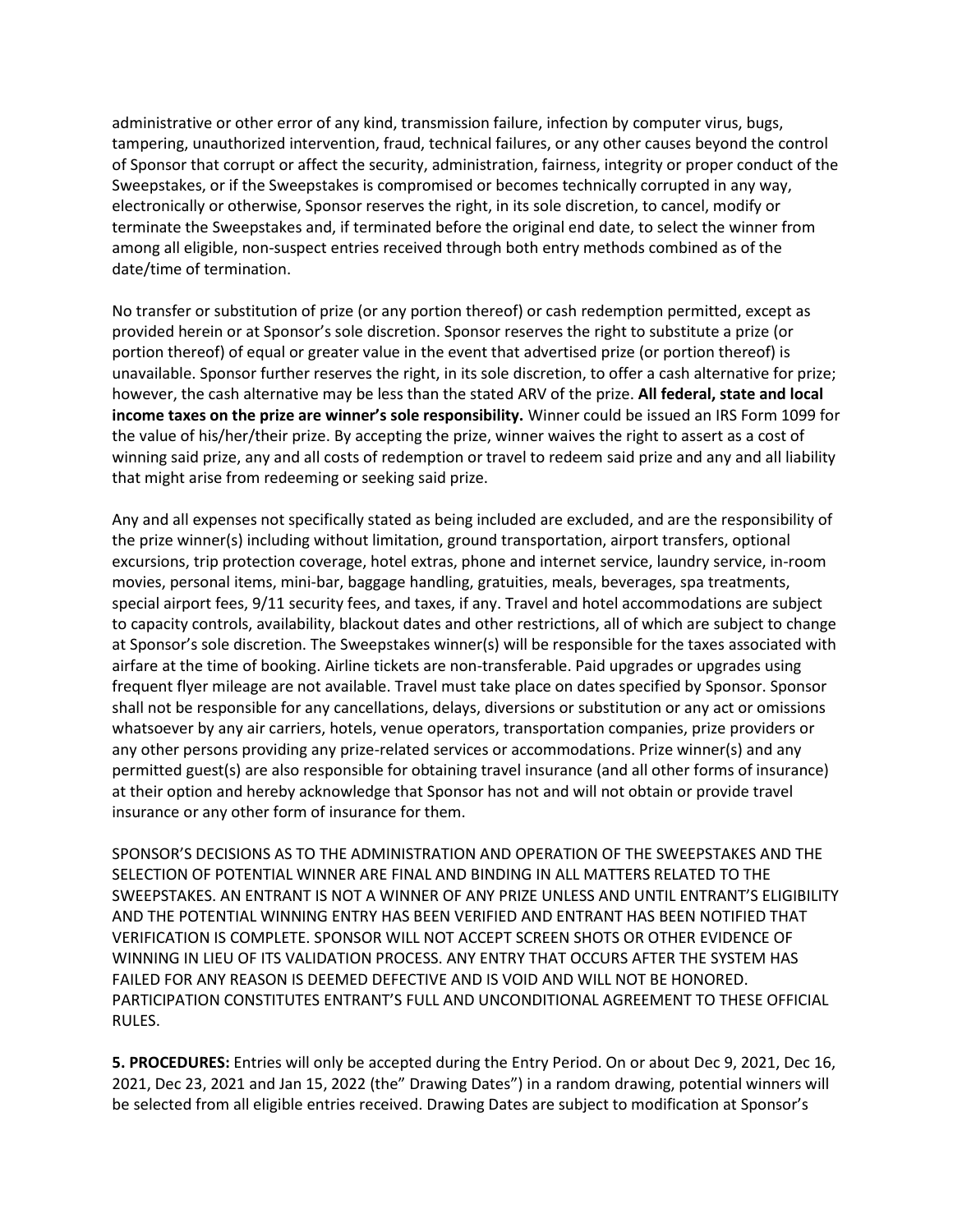discretion. Odds of winning depend on the total number of eligible entries received.

**6. WINNERS:** Potential winners will be notified by email, phone or text message within seven (7) business days of the Drawing Dates. Sponsor reserves the right to conduct a background check of any criminal records of any potential winner. At the sole discretion of the Sponsor, disqualification, forfeiture and the selection of an alternate winner may result from any of the following: [1] the return of an email notification as undeliverable after three (3) attempts; or [2] the return of any other notice of a prize as undeliverable after three (3) attempts; or [3] potential winner's failure to provide Sponsor with satisfactory proof that he/she/they is the authorized account holder of the email address or cellphone number associated with the winning entry; or [4] potential winner's failure to provide Sponsor with satisfactory proof of age, identity and residency; or [5] potential winner's failure to claim a prize within seven (7) business days after it is sent; or [6] any other non-compliance with Rules. The potential winner and guest will be required to sign and return, within seven (7) days of notification, an Affidavit of Eligibility/Liability/Publicity Release and possibly an IRS W-9 Form or an IRS Form 1099 (the "Paperwork") in order to claim the Prize. If a potential winner fails to return the Paperwork within that time, then the potential winner will be disqualified. In the event of a prize forfeiture, the Sponsor may, in its sole discretion, award or not award the forfeited prize to an alternate winner. All taxes are solely the responsibility of each winner. To the extent necessary and permitted by law, potential winner shall authorize this background check. Sponsor reserves the right, at its sole discretion, to disqualify any potential winner based on the background check. Even if the name of a potential winner is publicly announced, the potential winner must complete all documents provided and be confirmed by Sponsor prior to receiving a prize. Once a potential winner has been confirmed by the Sponsor, except where prohibited by law, winner's entry and acceptance of the prize constitutes permission for the Sweepstakes Entities to use said winner's name, photograph, likeness, statements, biographical information and voice on a worldwide basis, and in all forms of media, in perpetuity, without further compensation.

**7. PRIVACY POLICY/DATA COLLECTION:** Each Entrant further hereby acknowledges and agrees that if he or she or they is chosen as a winner for any prize, certain of his or her or their identifying information may be disclosed to third parties (at least as required by law), including, without limitation, on an online page listing prize winner(s). Information collected from Entrant will be treated by Sponsor in accordance with Sponsor's privacy policy, available at selvareysweeps.com, and with due regard to Entrant's privacy. Entrants should be aware that Sponsor may be collecting non-public, personally-identifiable information about them in connection with the operation of the Sweepstakes. Entrants' information will be hosted in the United States.

**8. WAIVER:** By entering or accepting the prize (if awarded to him/her), entrant agrees to indemnify, release, defend and hold harmless the Releasees, including Sponsor, its parent companies, subsidiaries, affiliates and agencies, and the officers, directors and employees of each of the foregoing, from and against any and all liability for any claims (including but not limited to third-party claims) arising from or relating to loss, harm, damage, injury, cost or expense whatsoever including, without limitation, claims alleging property damage, personal injury (including without limitation emotional distress) and/or death, publicity rights, defamation or invasion of privacy that may arise from or in connection with participation in the Sweepstakes, including but not limited to, prize winner's Sweepstakes entry; use of entrant's and/or prize winner's name, likeness, biographical information, signature, image or likeness; prize winner's receipt, possession, acceptance, use and/or misuse or inability to use any prize or part thereof or participation in prize-related activities, including, but not limited to, injury or loss sustained in any travel related to the prize; financial claims; physical and/or emotional injury; and/or any other legal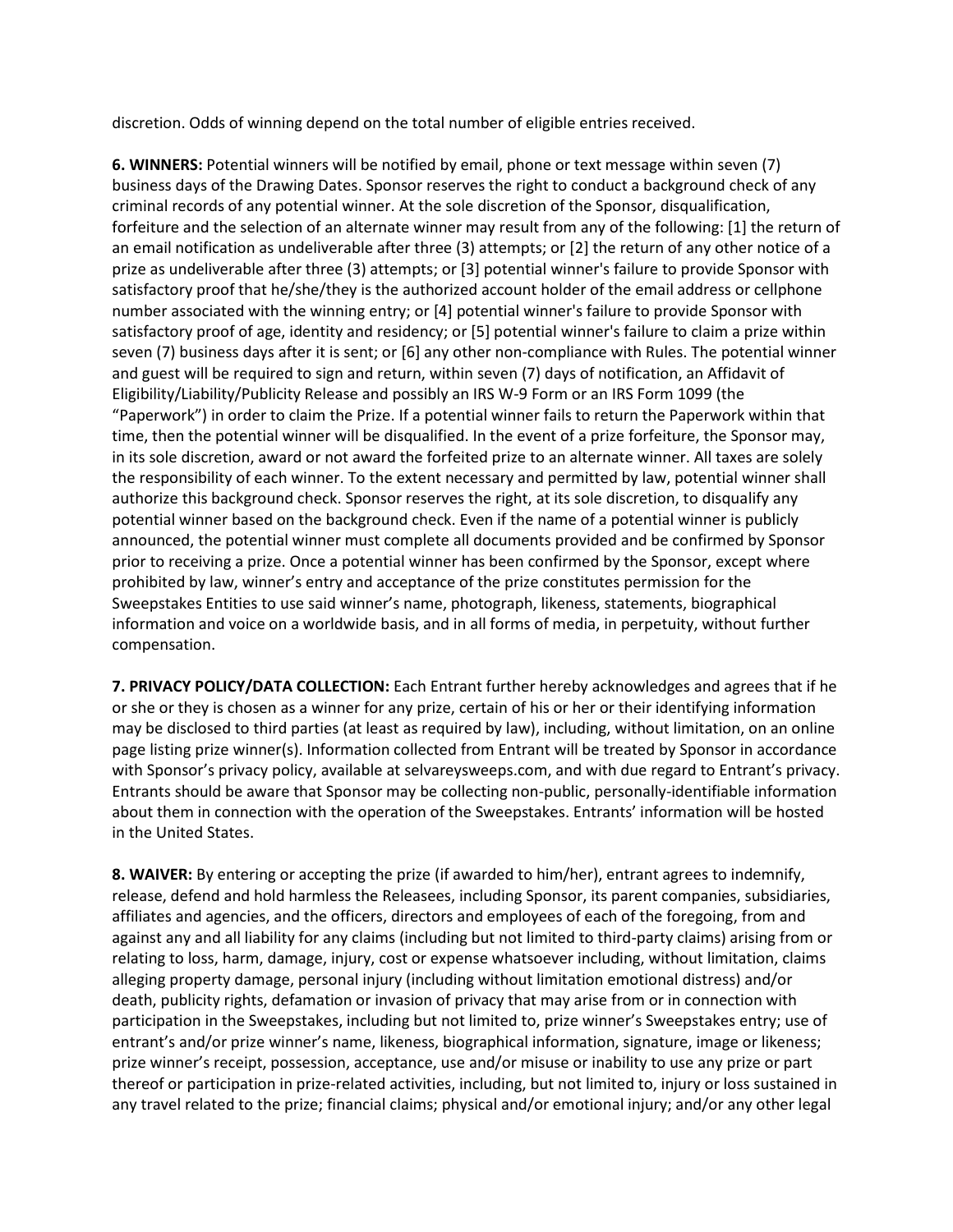claim that may arise, whether under contract, tort, warranty or any other theory or claim.

**9. CONDITIONS:** By entering this Sweepstakes, you agree, represent and warrant that: [1] you will be bound by the Rules and the Sponsor's decisions, which shall be final in all respects; [2] the entry and/or any entrant-provided content including any copyright thereto becomes solely the Sponsor's property which will not be returned and can be used in any promotional and marketing aspect, theme or devise by Sponsor, their respective parent, related, affiliated and subsidiary entities; [3] the prizes are awarded "AS IS" and WITHOUT WARRANTY OF ANY KIND, express or implied, (including, without limitation, any implied warranty of merchantability or fitness for a particular purpose); [4] any winner's and/or winner's guest's acceptance of any prize constitutes the grant to Sponsor and any and all assigns, affiliates, and subsidiary entities an unconditional right to use that winner's/guest's name, address (city and state only), voice, likeness, entrant-provided content, photograph, biographical and prize information and/or statements about the promotion for any programming, publicity, advertising and promotional purposes without additional compensation, except where prohibited by law; [5] in the event viruses, bugs, unauthorized human intervention, Acts of God, acts or regulations of any governmental or supranational authority, war, national emergency, accident, fire, riot, strikes, lock-outs, industrial disputes, acts of terrorism or other matters beyond the Sponsor's reasonable control, corrupt, prevent or impair the administration, security, fairness or proper play of the Sweepstakes, so that it cannot be conducted as originally planned, Sponsor has the right, in its sole discretion, to modify the Rules or to cancel, modify, terminate or suspend the Sweepstakes; and in such event, to select winners by such method as Sponsor in its sole discretion shall consider equitable; [6] the Releasees are not responsible for typographical or other errors in the offer or administration of this Sweepstakes, including but not limited to: errors in the advertising, Rules, selection and announcement of the winners and distribution of the prizes; [7] any portion of any prize not accepted or used by any winner will be forfeited; [8] the Releasees are not responsible for any inability of any winner to accept or use any prize (or any portion thereof) for any reason; [9] the Sponsor has the right, at any time and at its sole discretion, to disqualify any individual it suspects to be doing any of the following: (a) tampering or attempting to tamper with the entry process or the operation of the Sweepstakes; (b) violating the Rules; (c) violating the terms of service, privacy policy or other terms, conditions of use and/or general rules or guidelines of any Sweepstakes property or service or (d) acting in an unsportsmanlike or disruptive manner, or with intent to annoy, abuse, threaten or harass any other person; or for any other good cause as determined solely by the Sponsor; [10] Sponsor has the right to modify prize award procedures at its sole discretion; and [11] you are solely responsible for all fees incurred through your wireless phone service for text messages associated with participation in this Sweepstakes; [12] you agree that you will not disparage the Releasees, Sweepstakes, Sweepstakes prizes, Sweepstakes Entities, Sweepstakes winners, Sponsor's products, or Sponsor's services; and [13] Sponsor shall have the right to assign any or all of its rights described in the foregoing to respective parent, related, affiliated and subsidiary entities. Entrant further understands and agrees that all rights under Section 1542 of the Civil Code of California ("Section 1542") and any similar law of any state or territory of the United States that may be applicable with respect to the foregoing release are hereby expressly and forever waived. Entrant acknowledges that Section 1542 provides that: "A GENERAL RELEASE DOES NOT EXTEND TO CLAIMS THAT THE CREDITOR OR RELEASING PARTY DOES NOT KNOW OR SUSPECT TO EXIST IN HIS OR HER FAVOR AT THE TIME OF EXECUTING THE RELEASE, AND THAT, IF KNOWN BY HIM OR HER, WOULD HAVE MATERIALLY AFFECTED HIS OR HER SETTLEMENT WITH THE DEBTOR OR RELEASED PARTY." The releases hereunder are intended to apply to all claims not known or suspected to exist with the intent of waiving the effect of laws requiring the intent to release future unknown claims.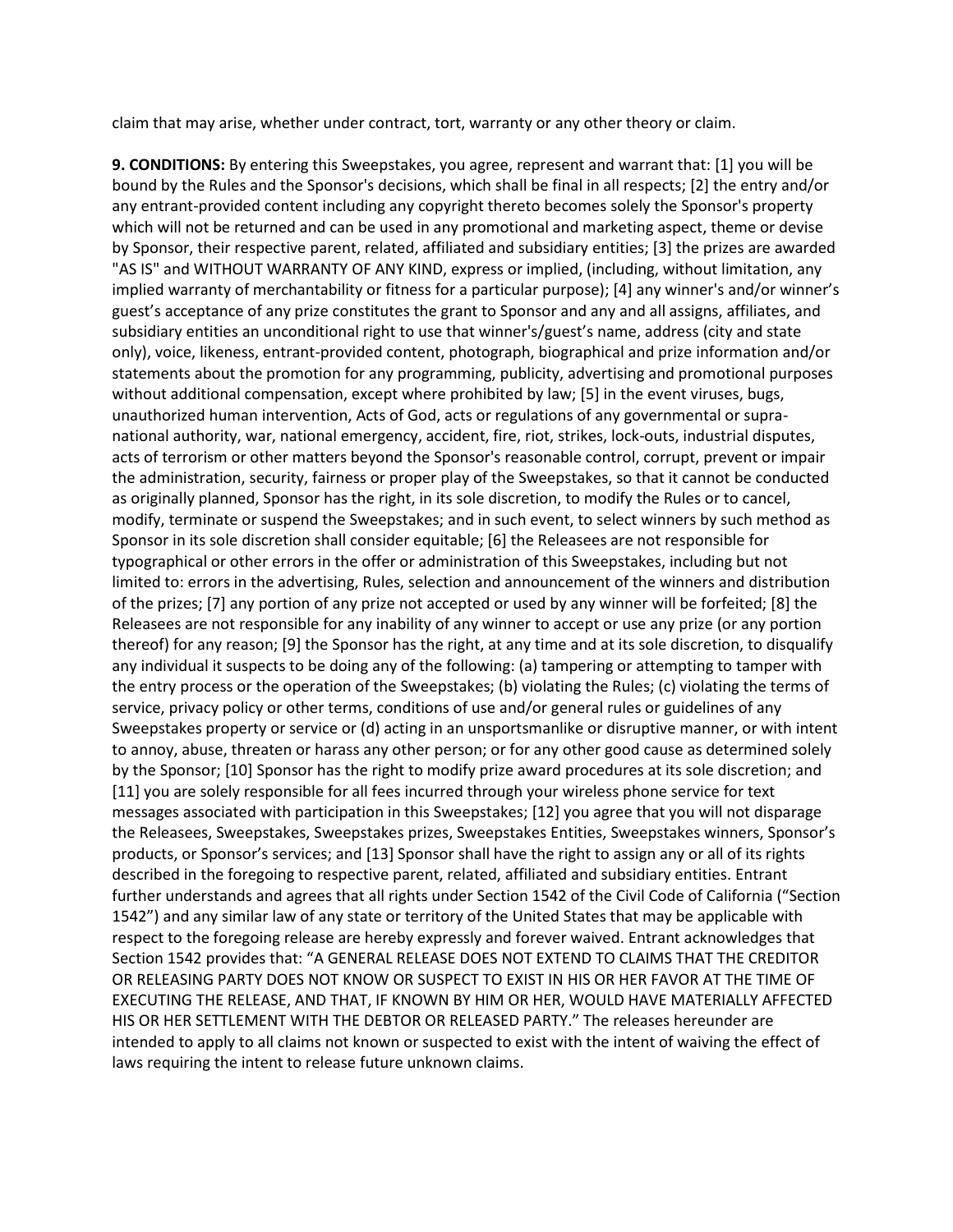CAUTION: ANY ATTEMPT BY A PERSON TO DELIBERATELY DAMAGE OR UNDERMINE THE LEGITIMATE OPERATION OF THE SWEEPSTAKES MAY BE IN VIOLATION OF CRIMINAL AND CIVIL LAWS AND SHOULD SUCH AN ATTEMPT BE MADE, SPONSOR RESERVES THE RIGHT TO SEEK REMEDIES AND DAMAGES (INCLUDING ATTORNEY'S FEES) FROM ANY SUCH PERSON TO THE FULLEST EXTENT OF THE LAW, INCLUDING CRIMINAL PROSECUTION.

**10. CHOICE OF LAW**: All issues and questions concerning the construction, validity, interpretation and enforceability of these Official Rules, entrants' rights and obligations, or the rights and obligations of the Sponsor in connection with the Sweepstakes, shall be governed by, and construed in accordance with, the laws of the State of California, without giving effect to any choice of law or conflict of law rules (whether of California or any other jurisdiction), that would cause the application of the laws of any jurisdiction other than California.

**11. ARBITRATION:** Except where prohibited by law, as a condition of participating in this Sweepstakes, Entrant agrees that (1) any and all disputes and causes of action arising out of or connected with this Sweepstakes, or any prize awarded, shall be resolved individually, without resort to any form of class action, and exclusively by final and binding arbitration under the rules of the American Arbitration Association and held at the AAA regional office nearest the Entrant; (2) the Federal Arbitration Act shall govern the interpretation, enforcement and all proceedings at such arbitration; and (3) judgment upon such arbitration award may be entered in any court having jurisdiction. Under no circumstances will Entrant be permitted to obtain awards for, and Entrant hereby waives all rights to claim, punitive, incidental or consequential damages, or any other damages, including attorneys' fees, other than Entrant's actual out-of-pocket expenses (i.e., costs associated with participating in this Sweepstakes), and participant further waives all rights to have damages multiplied or increased.

**12. LIMITATIONS OF LIABILITY**: By participating or accepting a prize (if applicable), entrants agree that: (a) any and all disputes, claims and causes of action arising out of, or connected with, this Sweepstakes or any prize shall be resolved individually, without resort to any form of class action, and exclusively by the appropriate federal, state or local court located in the State of California; (b) any and all claims, judgments and awards shall be limited to actual out-of-pocket costs incurred, including, but not limited to, costs associated with entering this Sweepstakes, but in no event attorneys' fees; and (c) to the extent allowed by applicable law, under no circumstances will entrant be permitted to obtain awards for, and entrant hereby waives all rights to claim punitive, incidental and/or consequential damages and/or any other damages, other than out-of-pocket expenses, and any and all rights to have damages multiplied or otherwise increased. SOME JURISDICTIONS DO NOT ALLOW THE LIMITATIONS OR EXCLUSION OF LIABILITY FOR INCIDENTAL OR CONSEQUENTIAL DAMAGES, SO THE ABOVE MAY NOT APPLY TO YOU.

**13. SEVERABILITY**: The invalidity or unenforceability of any provision of these Official Rules shall not affect the validity or enforceability of any other provision. In the event that any provision is determined to be invalid or otherwise unenforceable or illegal, these Official Rules shall otherwise remain in effect and shall be construed in accordance with their terms as if the invalid or illegal provision were not contained herein.

**14. CONSTRUCTION:** In the event there is a discrepancy or inconsistency between disclosures or other statements contained in any Sweepstakes-related materials and the terms and conditions of these Official Rules, these Official Rules shall prevail, govern and control.

**15. RULES & WINNERS' LISTS:** For list of winners, send a self-addressed, stamped envelope to: ATTN: